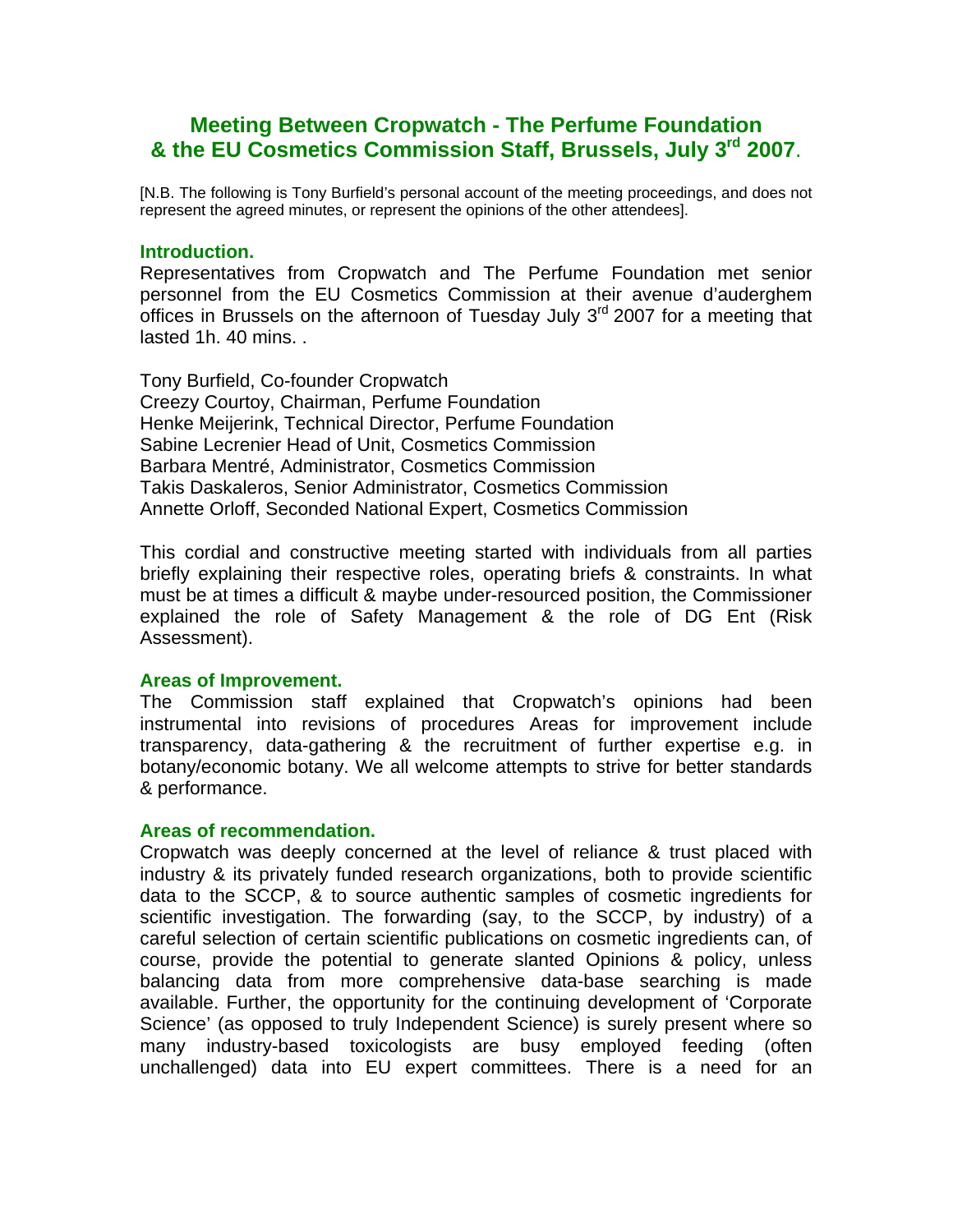independent assessor as a buffer between industry-generated information & EU scientific administrative staff & lawyers.

An urgent recommendation was also made by Cropwatch to independently establish sample authentication, batch tracking & purity data for proffered commercially sourced samples, & to send back submitted data where these requirements are not satisfactorily established. This will save a considerable amount of time in preventing the adverse reactions of ingredients being wrongfully ascribed to the substance under investigation instead of the synthetic impurities.

# **Areas of Disagreement**

.

Cropwatch & the Perfume Foundation identified a number of areas where the parties have fundamentally opposing views. .

1. Cropwatch & The Perfume Foundation believe that we need to establish a **Fragrance Commission** which is specifically concerned with the matters concerning fragrance regulation. Fragrance covers not only cosmetics, toiletries & fine fragrances, but air-freshners, candles & incense, & household & miscellaneous categories also. The alternative can only be that the EU Cosmetics Commission urgently reforms, correct & modify its existing remits & practices.

2. **Risk-benefit analyses** for the evaluation of the safety of fragrance ingredients was ruled out as a` possibility by Takis Daskaleros in conversation. This is not acceptable to Cropwatch, who anyway believe that EU staff misunderstands the concept of 'benefit' in this context – but there was not an opportunity at the meeting to explore this point further.

3. Since fragrance is as much a high-art form as much as it is a science, the existing. tunnel-visioned approach by the present Commission to perfume safety to **the exclusion of socio-economic, ecological, cultural & heritage matters is simply not acceptable**. Joined-up thinking with regard to consequences of cosmetic policies needs urgent consideration, perhaps in conjunction with other EC or globally-based organizations. At a time when we are all working for a better & greener planet, the Cosmetics Commission cannot excuse from the ecological consequences of its policies just because of its authoritative position.

3. Although the Cosmetics Commission is responsible for seeing that manufacturers place safe cosmetics on the marketplace, the Commission pointblank **refuses to define "safety".** We believe that this position is untenable. European taxpayers are entitled to a quantification of the relative risks of using cosmetic preparations & ingredients. We further believe that the latest SCCP operating CoP (which maintains that risk assessment quantitation is outside its scope) needs rewriting to justify its policies wrt to perceived risk.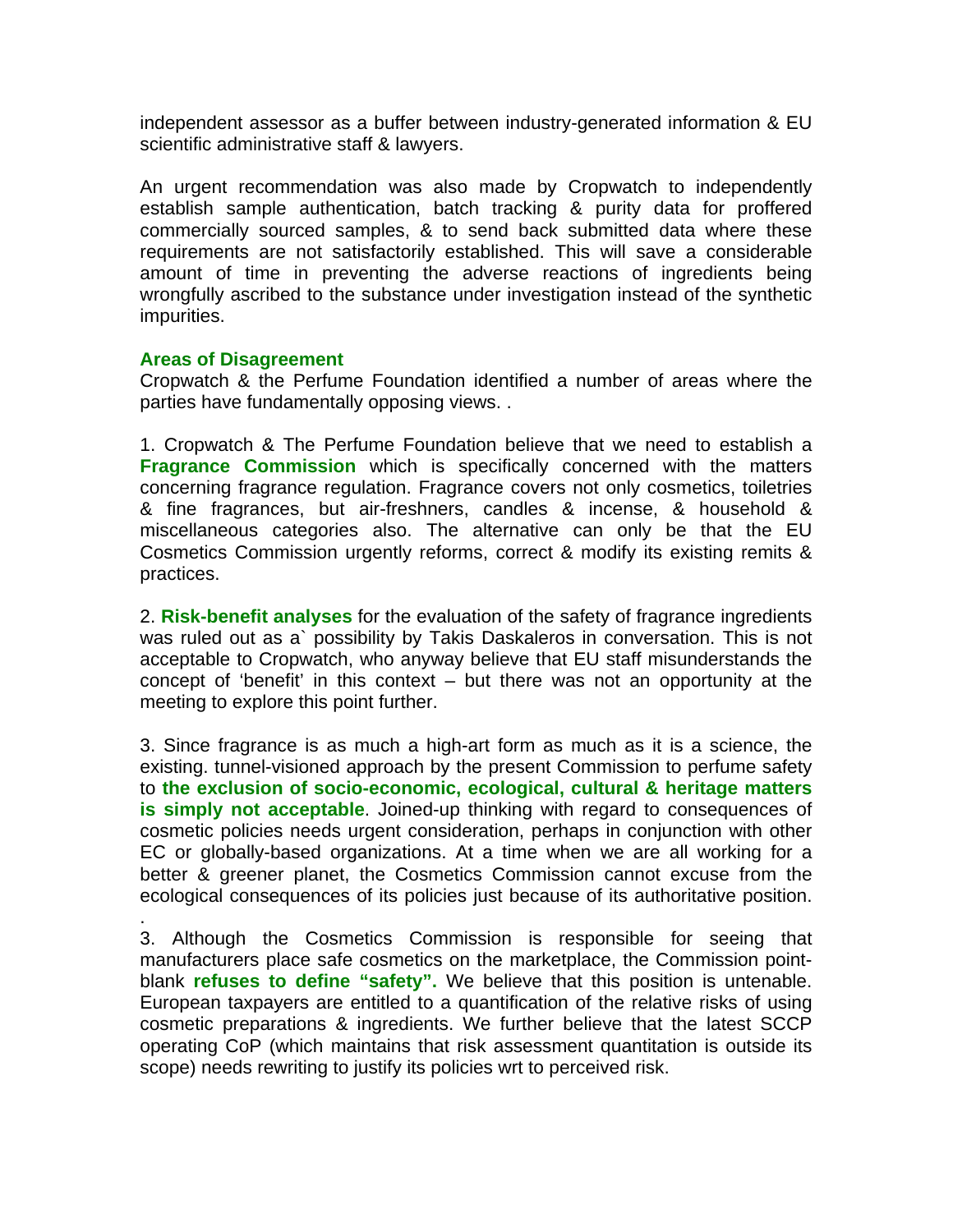4. Expanding point 3 above, joined-up thinking is especially applicable to the **socio-economic & ecological aspects** associated with banning or restricting cosmetic ingredients, where, as a consequence of natural ingredient usage decline, it causes hardship or threaten survival of the natural resource (cf. Peru Balsam forests in El Salvador). Cropwatch believes that cultivation or processing technical fixes are available for many of the adverse reactions produced by restricted ingredients, and we need to find funding solutions to help those social groups which are directly affected.

# **Individual Issues.**

*1. Furanocoumarins.* We understand that the RIFM-contracted studies on the individual FCF's bergamottin & isopimpinellin which were undertaken by Prof. David Kirkland of Covance UK, have been forwarded to the SCCP. Cropwatch has asked that these privately submitted studies be made available for public scrutiny in the interests of transparency.

Cropwatch believes that limitation of FCF's to 1 ppm in cosmetic products will be economically divisive and set the stage for violation of Fair Trading Principles [i.e. it will selectively disadvantage SME's and those operating from undeveloped regions in the citrus commodity sector, who cannot afford the investment in technology to reduce FCF levels]. Cropwatch is further asking for a public consultation on the issue.

# *2. Inhalation toxicity.*

Cropwatch-Perfume Foundation representatives were somewhat aghast to learn that inhalation toxicity / allegations of adverse connections between perfume & breathing problems, asthma etc. hardly figured on the Commissions agenda, showing how much, in our opinion, dermatological matters have over-influenced EU cosmetic safety policy, to the detriment of other areas of concern. We were assured that this omission would be put right.

# *3. The single ingredient approach to toxicology.*

The FCF issue is a particular illustrative case where 'laboratory bench' investigations of the alleged toxicity of an isolated single component within a complex biological matrix may be completely misleading. We need protocols that investigate the toxicity of the actual complex ingredients themselves rather than isolated versions of the individual constituents of the ingredients, versions which are often impure (with unspecified impurities), or composed of the wrong isomer(s) compared with the natural isolate.

4. *SCCP Reform.* Cropwatch has been asking research teams who have submitted data to the SCCP (either indirectly via published papers, or who have submitted data directly to the SCCP), whether they consider that their work has been fairly & correctly expertly assessed & reviewed in an unbiased manner. Although Cropwatch has only carried this out on a very limited scale, the results are alarming. An urgent internal investigation is needed.